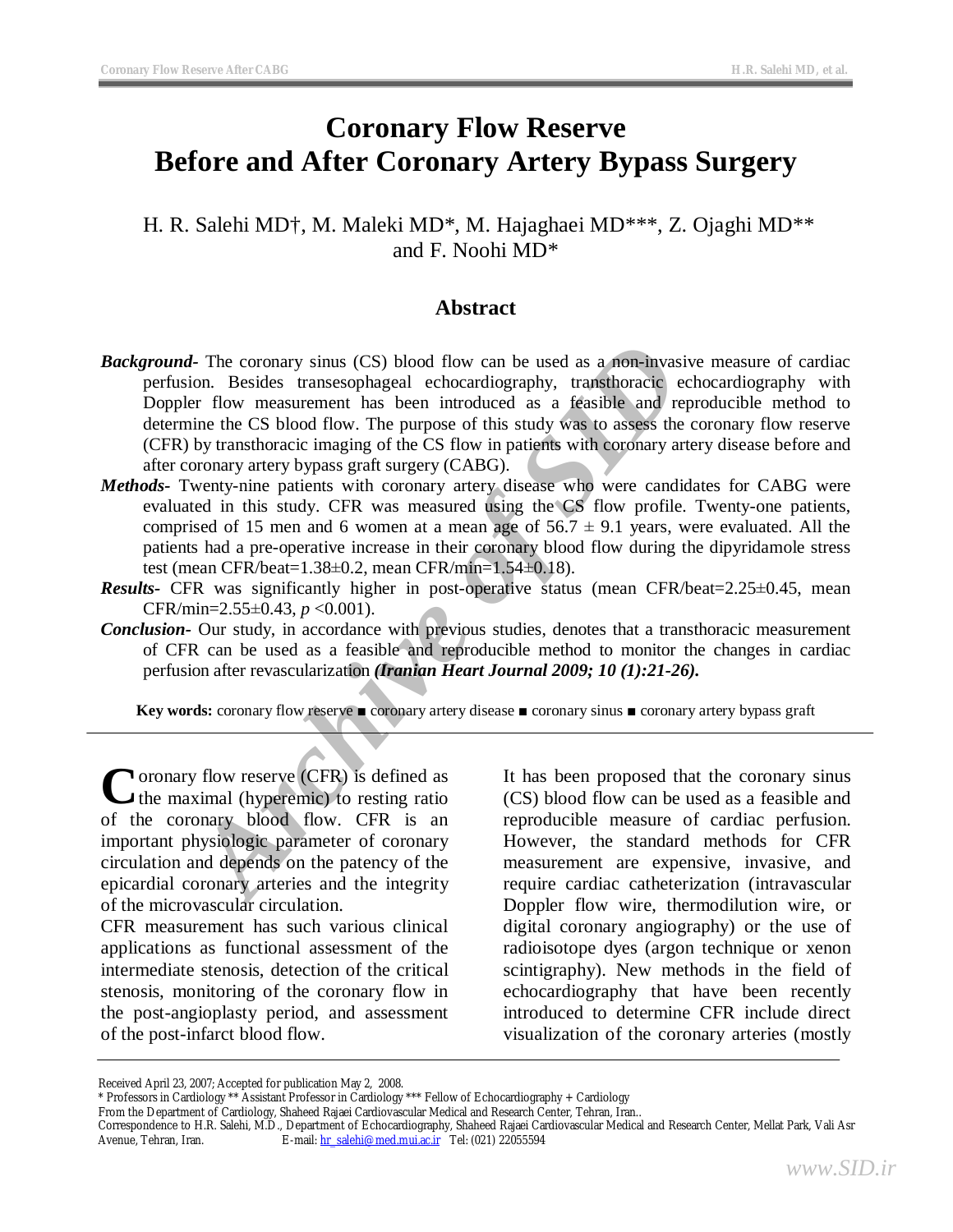left anterior descending artery) by transesophageal echocardiography.<sup>1,2,3</sup> Nevertheless, the images do not have sufficient clarity for an accurate measurement of the vessel diameter; as a result, only coronary blood velocity can be measured. $5-14$ Recently, Alexander and colleagues described reduced coronary flow reserve in the CS as a predictor of hemodynamically significant stenosis of the left coronary artery territory.<sup>14</sup> More recently, transthoracic imaging of the CS to measure CFR has been presented and its validity and reproducibility has been confirmed compared with standard invasive techniques.15,16

In this study, we used transthoracic echocardiography to determine CFR in the CS in patients who were candidates for coronary artery bypass graft surgery (CABG) before and one month after surgery.

## **Methods**

Obtaining an acceptable imaging of the CS was possible for 21 of the 29 selected patients (age=56±9.1; 15 male, 6 female). The baseline characteristics of the patients are summarized in Table I.

| No.               | 21             |
|-------------------|----------------|
| Age               | $56.7 + 9.1$   |
| Male/Female       | 15/6           |
| <b>HTN</b>        | q              |
| DM                |                |
| <b>HLP</b>        |                |
| <b>Smoking</b>    | 8              |
| <b>LVEF</b>       | $47.1 \pm 6.1$ |
| Single vessel     | າ              |
| Two vessel        | 5              |
| Three vessel      | 14             |
| Left main disease |                |

**Table I. Baseline characteristics of the study group** 

All of the 29 patients had sinus rhythm without a significant valvular disease. Patients with unstable angina (i.e., angina at rest), significant valvular disease, and history of asthma were excluded from the study. All drugs were continued to prevent acute symptoms. Eight patients were excluded due to poor image quality, $5$  occurrence of chest

pain during the test,<sup>2</sup> and poor follow-up.<sup>1</sup> Dipyridamole was used as the vasodilator agent mostly because of its prolonged action compared with adenosine.<sup>17-19</sup>

Echocardiography was done with a GE Vivid 7 system with a 2.5-MHz transducer. The CS was visualized in the long axis view from modified RV inflow view, and efforts were made to reduce the  $\theta$  angle for an accurate Doppler measurement of the flow. Color Doppler was carried out to confirm the flow within the CS. The CS blood flow velocity was identified via pulse-wave Doppler recordings as systolic and diastolic waves. The sample was placed at the CS ostium. The peak velocity and time–velocity integral (TVI) of the CS were measured by outlining the antegrade phase of the flow velocity signal in the CS moving into the right atrium. The CS was then imaged in the apical 4 chamber view with the posterior tilting of the transducer (Fig. 1).



**Fig. 1. Systolic and diastolic waves in the transthoracic imaging of the coronary sinus** 

M-mode echocardiography of the CS at its entry point to the right atrium was used to obtain its diameter. The average of the measurements over 3 cardiac cycles was used as the major diameter of the  $CS.<sup>23</sup>$ 

Assuming that the cross-sectional area (CSA) of the CS is an ellipse and that the major diameter is double the length of the minor diameter, the CSA of the CS was calculated as: 0.39 (the major diameter)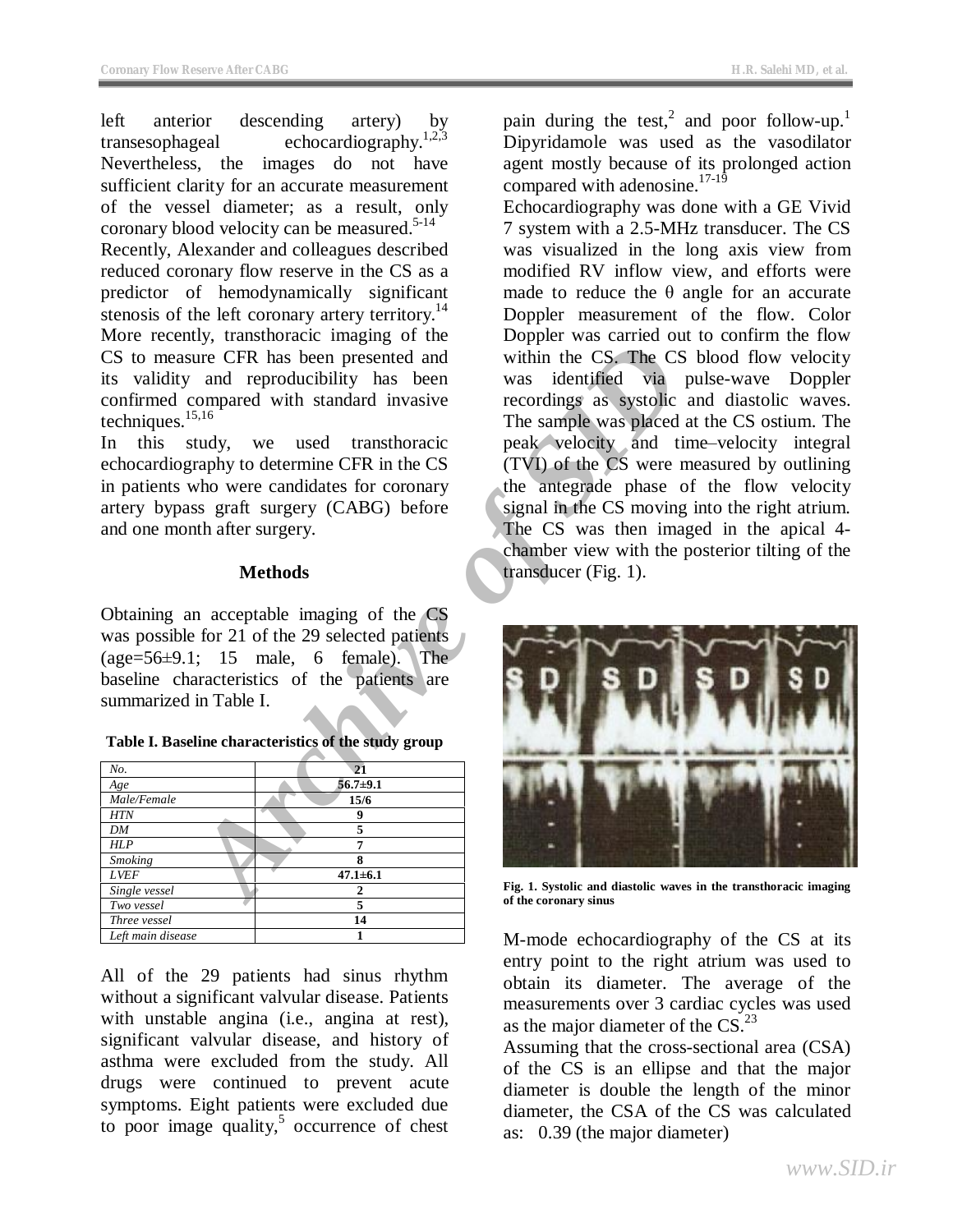The CS blood flow was then calculated as:

 $(CS TVI) \times (CS CSA) \times (HR)$ 

TVI: Time Velocity Integral, CSA: Cross-Sectional Area, HR: Heart Rate

To determine the flow/beat, HR was omitted. After the baseline measurement of the CS diameter and flow, dipyridamole (0.56 mg/Kg) was infused over a 4-minute period to obtain an increase in the heart rate (10% from baseline status).

After the termination of the infusion, a Doppler profile of the CS was continuously recorded up to 10 minutes for the detection of the hyperemic flow. The CS diameter was measured 3 - 5 minutes after the termination of the infusion. Blood pressure and heart rate were automatically measured.

Echocardiography was repeated nearly one month after surgery (28 to 36 days). This measurement was done in the baseline and then in the hyperemic phase for the calculation of CFR both before and after CABGs.

CFR was calculated as the ratio of the volumetric hyperemic blood flow to the volumetric baseline blood flow. The level of CFR <2 was used for the diagnosis of low CFR according to the previous studies (sensitivity=89%, specificity =77%).<sup>14</sup>

## **Results**

All the parameters were expressed as mean and standard deviation (SD). Comparisons between the parameters recorded before and after revascularization were made with the paired Student's *t-*test (Table II).

Statistical significance was accepted when confidence intervals were  $>95\%$  ( $p < 0.05$ ).

The baseline heart rate did not differ before and after CABGs.

**Table II. Echocardiographic data before and after surgery** 

| Variable         |               | <b>Preop</b>    | <b>Postop</b>    | P value  |
|------------------|---------------|-----------------|------------------|----------|
| HR               | Resting       | $66.8 \pm 5.2$  | $68.8 \pm 4.2$   | 0.117    |
|                  | <b>Stress</b> | $75.5 \pm 5.9$  | $78.7 + 4.2$     | 0.117    |
| CS diam          | Resting       | $8.6 \pm 1.06$  | $9.4 \pm 1.21$   | 0.001    |
|                  | <b>Stress</b> | $9.1 \pm 1.04$  | $10.97 \pm 0.92$ | < 0.001  |
| CFR/beat         |               | $1.38 \pm 0.2$  | $2.25 \pm 0.43$  | < 0.0001 |
| CFR/min          |               | $1.54 \pm 0.18$ | $2.55 \pm 0.43$  | < 0.0001 |
| S velocity ratio |               | $1.21 \pm 0.1$  | $1.34 \pm 0.15$  | < 0.007  |
| D velocity ratio |               | $1.21 \pm 0.19$ | $1.36 \pm 0.28$  | < 0.054  |
| S TVI ratio      |               | $1.23 \pm 0.15$ | $1.57 \pm 0.17$  | < 0.001  |
| D TVI ratio      |               | $1.27 \pm 0.15$ | $1.68 \pm 0.33$  | < 0.001  |

There was a significant increase in the CS diameter in the post-CABG status (9.4±1.2 vs.  $8.6\pm1.05$  compared to the baseline status. Also, there was a trend for increase in the CS diameter in the hyperemic phase before CABGs; this increase was higher in the postoperative status (mean value of increase CS diameter: 0.5 mm before and 1.5 mm after surgery).

Before surgery, there was an increase in the coronary blood flow during the stress test (mean CFR/beat=1.38±0.2, mean CFR/min  $=1.54\pm0.18$ ). CFR was significantly higher in the post-operative status (mean CFR/beat  $=2.25\pm0.45$ , mean CFR/min=2.55 $\pm$ 0.43).

Crease in the heart rate (10% from<br>
termination of the infusion, a<br>
termination of the cost vas continuously<br>
termination of the detection of<br>
to to 10 minutes for the detection of<br>
and the post-CABG<br>
in the post-CABG<br>
in Comparing the similar values before and after surgery showed meaningful differences in the values before and after revascularization (*p*<0.0001).There was a significant increase in the systolic velocity ratio (hyperemic/baseline) after surgery (mean systolic velocity ratio before  $surgery=1.21\pm0.1$ , mean systolic velocity ratio after surgery=1.34±0.15, *p*=0.007). This was also true about the systolic TVI ratio (mean systolic TVI ratio before surgery=1.23±0.15, mean systolic TVI ratio after surgery= $1.57\pm0.17$ ,  $p<0.001$ ). Similarly, there was a significant increase in the diastolic TVI ratio (mean diastolic TVI ratio before surgery=1.27±0.15, mean diastolic TVI ratio after surgery=1.68±0.33, *p*<0.001).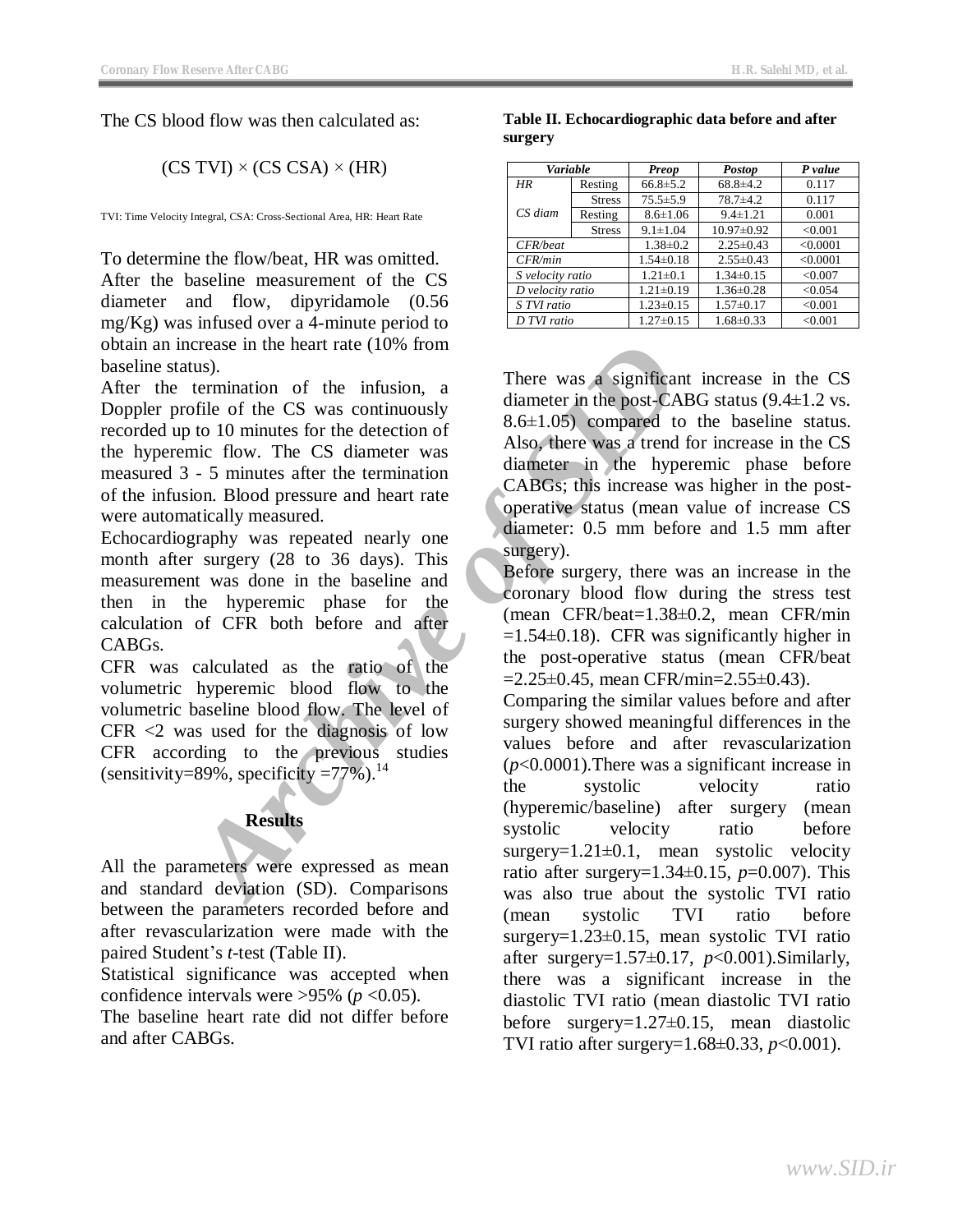In contrast to the previous values, there was an insignificant increase in the diastolic velocity ratio (mean diastolic velocity ratio before surgery=1.21±0.19, mean systolic velocity ratio after surgery=1.36±0.28, *p*=0.054).

#### **Conclusion**

Several studies have demonstrated that revascularization in patients with coronary artery disease produces remarkable improvement in the cardiac function, symptoms, and exercise tolerance. However, an objective measurement of the expectable CS blood flow has traditionally required invasive studies.

Archive Town Country Country the control in particulation in the carticle produces remarkable slope in the CS. However, the emeasurement of the expectable diastolic wave, and then are two distortions has traditionally requ By using this noninvasive method of measuring the CS blood flow by TTE, we were able to show a statistically significant increase in the coronary artery flow after revascularization procedures, a finding previously established by invasive studies. One limitation of this study is that we did not compare our data with those of an invasive technique. 2,3

In the coronary arteries, CFR measurement by Doppler echocardiography is limited to the coronary blood velocity. The flow velocity variation is proportional to the total blood flow if the vessel lumen is kept constant. So an estimation of CFR can be accurate if the coronary artery functions only as a conduit.<sup>4,5</sup>

CFR and CF velocity are closely correlated, because most of vasodilatation is located in the microcirculation and the arterioles. Nonetheless, in this study a measurement of blood velocity and TVI was done on the venous side of the coronary system. Similar to other veins, the CS has a thin wall and highly extensible structure; and in this point, the coronary blood velocity is no longer closely related to CFR.<sup>15</sup>

As a result, for the measurement of CFR from the CS, a measurement of the CS diameter at baseline and hyperemic phases is mandatory; and ignoring this step may lead to significant errors in the estimation of CFR. In another

study with a focus on the CS diameter before and after CABGs, there was an insignificant increase in the CS diameter in the postsurgery status. $^{23}$ 

Another difference in the CFR estimation on the arterial and the venous side is based on the different shape of the flow in the cardiac cycle. In the coronary arteries, there is a predominantly diastolic flow (peak diastolic velocity: 28±9 cm/sec and peak systolic velocity 17±4 cm/sec) with a gradual diastolic slope in the CS. However, the pattern of the flow is also related to the right atrial pressure wave, and there are two distinct systolic and diastolic waves. In the healthy subjects, the systolic wave is dominant.<sup>16</sup>

A simple CFR assessment via the diastolic velocity ratio in the coronary arteries is, therefore, used with reasonable accuracy.  $5-8$ This is not, however, true in the CS; and there is a significant difference between CFR and the diastolic velocity ratio in our study.

Another variable of the coronary blood flow is heart rate. As was mentioned, we calculated CFR using 2 formulas to obtain CFR/beat and CFR/min. There is a close relation between these two parameters leading to CFR/min higher than CFR/beat in all cases.<sup>23</sup>

In summary, our study demonstrated that TTE could be used to measure the CS blood flow in patients after CABG. This statistically significant finding, in accordance with previous invasive studies, suggests that TTE may be used as a noninvasive modality to monitor the changes in the CS blood flow and to determine coronary perfusion in patients after revascularization, especially when it is added to the findings of regional wall motion abnormalities in the stress echo lab.  $20-22$ 

#### **Conflict of Interest**

No conflicts of interest have been claimed by the authors.

#### **References**

1. Hildick D, Maryan R, Shapiro L. Assessment of coronary flow reserve by adenosine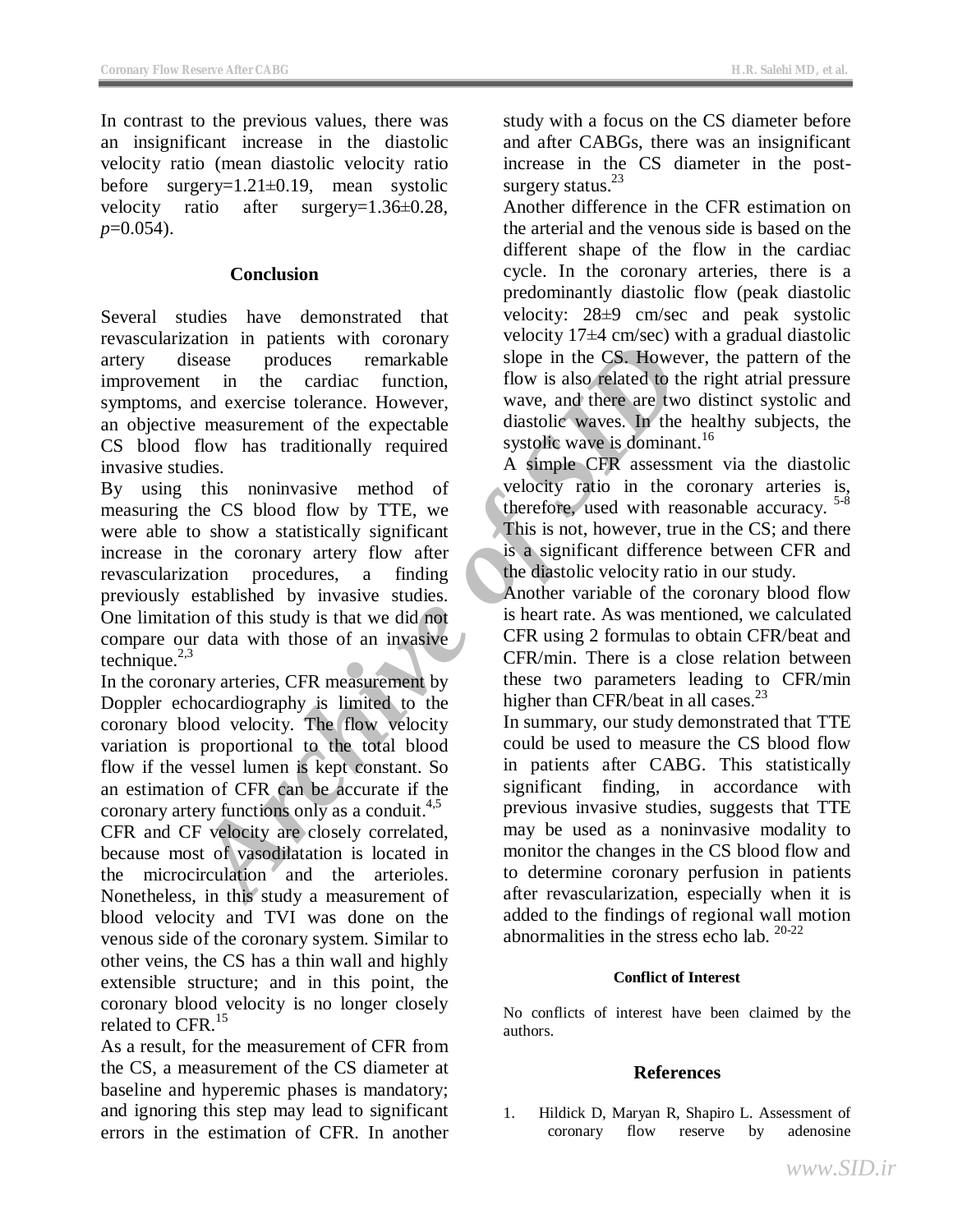transthoracic echocardiography: validation with intracoronary Doppler. J Am Soc Echocardiogr 2002 Sep; 15(9): 984-90.

- 2. Daimon M, Watanabe H, Yamagishi H, Muro T, Akioka K. Physiologic assessment of coronary artery stenosis by coronary flow reserve measurements with transthoracic Doppler echocardiography: comparison with exercise thallium-201 single piston emission computed tomography. J Am Coll Cardiol 2001 Apr; 37(5): 1310-5.
- 3. Auriti A, Pristipino C, Cianfrocca C, Granatelli A, Guido V. Distal left circumflex coronary artery flow reserve recorded by transthoracic Doppler echocardiography: a comparison with Doppler-wire. Cardiovasc Ultrasound. 2007 Jun 16; 5: 22.
- 4. Fausto R. Coronary flow reserve in stress echolab: From pathophysiologic toy to diagnostic tool. Cardiovascular Ultrasound 2005; 3: 8.
- **Archive of Consumer Consumer School of Visual left circumles and distant since and since the predictor<br>
<b>Archive of SID** and The temperature and the state of the state of the state of the state of the state of the state o 5. Meimoun P, Benali T, Sayah S, Luycx A, Boulanger J. Evaluation of left anterior descending coronary artery stenosis of intermediate severity using transthoracic coronary flow reserve and dobutamine stress echocardiography. J Am Soc Echocardiogr 2005 Dec; 18 (12): 1233-40.
- 6. Dimitrow PP. Noninvasive diagnostic window for coronary flow reserve assessment. Cardiovasc Ultrasound 2005 Aug 4; 3: 18.
- 7. Rigo F, Gherardi S, Galderisi M, Cortigiani L. Coronary flow reserve evaluation in stressechocardiography laboratory. J Cardiovasc Med 2006 Jul; 7 (7): 472-9.
- 8. Kataoka Y, Nakatani S, Tanaka N, Kanzaki H, Yasuda S. Role of transthoracic Dopplerdetermined coronary flow reserve in patients with chest pain. Circ J 2007 Jun; 71 (6): 891-6.
- 9. Patricia P, Rocheste M. Transthoracic assessment of coronary artery flow reserve. J Am Soc Echocardiogr 2004; 17: 700-3.
- 10. Claudia E, Korcarz D, James H. Non-invasive assessment of coronary flow reserve by echocardiography. J Am Soc Echocardiogr 2004; 17: 704-7.
- 11. Masao D, Hiroyuki W, Hiroyuki Y, Yoichi K, Rei H. physiologic assessment of coronary

artery stenosis without stress tests. J Am Soc Echocardiogr 2005; 949-955.

- 12. Nozomi W, Takashi A, Yasuko Y, Norio K, Maki A. Noninvasive assessment of great cardiac vein flow by doppler echocardiography; J Am Soc Echocardiogr March 2002; 253-258.
- 13. Picano E. Stress echocardiography: a historical perspective. Am J Med 2003, 114: 126-130.
- 14. Vrublevsky AV, Boshchenko AA, Karpov RS. Reduced coronary flow reserve in the coronary sinus is a predictor of hemodynamically significant stenoses of the left coronary artery territory. Eur J Echocardiography 2004; 5: 294- 303.
- 15. Tabel GM, Vlachonassios K, Tabel M, Vaghafi H, Abdelmessih N. Detection of impaired coronary flow reserve in coronary artery disease using transthoracic echocardiographic assessment of coronary sinus blood flow. Echocardiography 2006 Nov; 23 (10): 843-5.
- 16. Vrublevsky A. Simultaneous transesophageal Doppler assessment of coronary flow reserve in the left anterior descending artery and coronary sinus allow differentiation between proximal and non proximal left anterior artery stenosis. Eur J Echo 2004; 5: 25-33.
- 17. Ascione L, Accadia M, Granata G, Sacra C. Incremental diagnostic value of ultrasonographic assessment of coronary flow reserve with high-dose dipyridamole in patients with acute coronary syndrome. Int J Cardiol 2006 Jan 26; 106 (3): 313-8.
- 18. Miller D. Pharmacological stressor in coronary artery disease. In: Dilsizian V, Narulu J, Braunwald E (eds.). Atlas of Nuclear Cardiology. 2003; pp. 47-62.
- 19. Pizzuto F. Assessment of flow velocity reserve by transthoracic Doppler echocardiography and venous adenosine infusion before and after left anterior descending coronary artery stenting. J Am Coll Cardiol 2001; 38: 155-62.
- 20. Rigo F, Richieri M, Pasanisi E, Cutaia V, Zanella C. Usefulness of coronary flow reserve over regional wall motion when added to dualimaging dipyridamole echocardiography. Am J Cardiol 2003 Feb 1; 91 (3): 269-73.